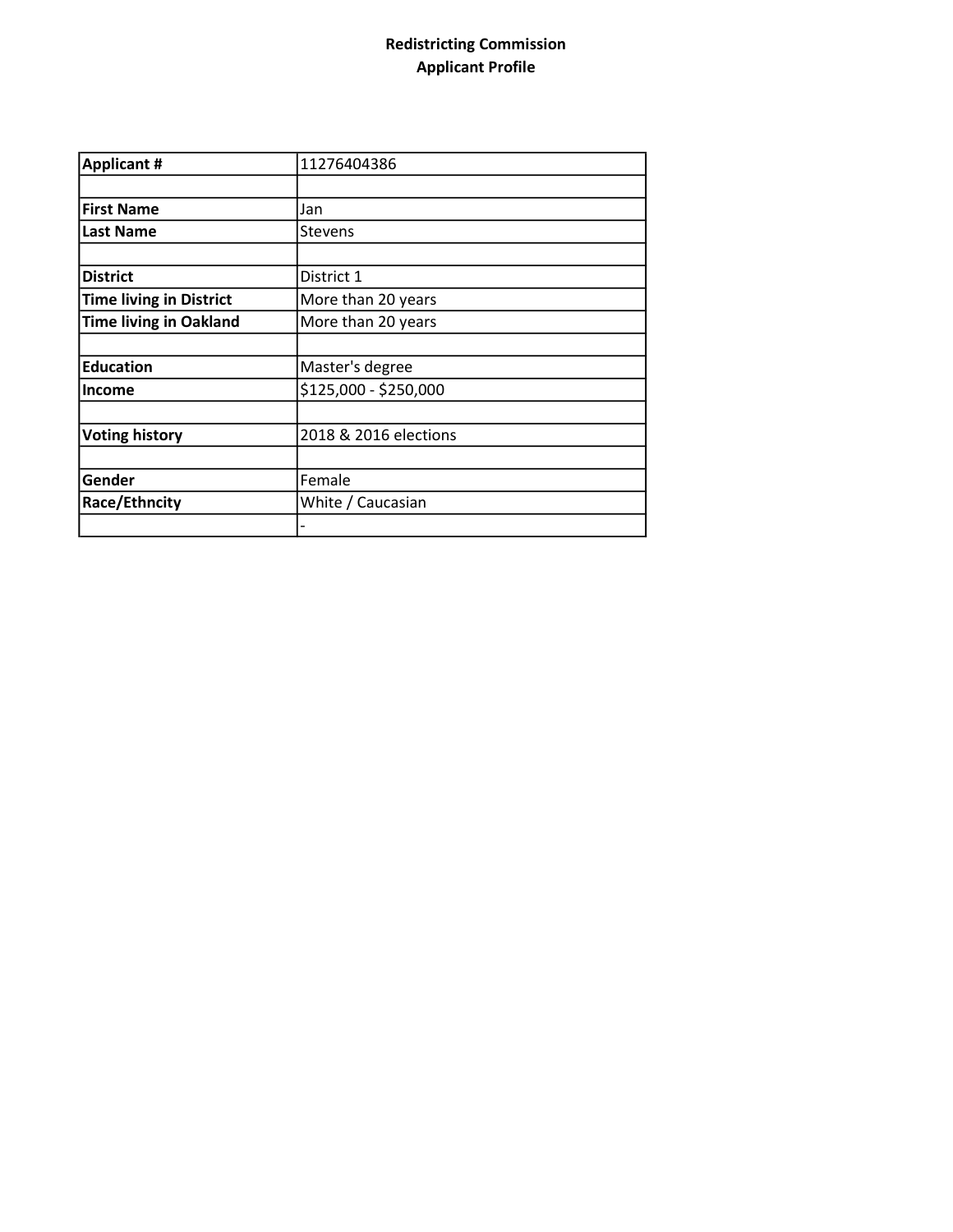## **Supplemental Questionnaire**

Your response to each of the mandatory following questions is limited to no more than 500 words. Please type in the space provided for each question.

\*1. Why do you wish to serve on the Commission and why do you think the work of the Commission is important?

Determining boundary lines for electing public officials based on accurate representation of the population is the basis for ensuring the survival of democracy. In Oakland's redistricting process, a Commissioner's commitment is to serve the people of Oakland not any one politician or political party. The Commission's decisions will affect the course of our City for at least a decade. I have serious concerns about the erosion of democratic processes in our country and would be honored to play a small part in preserving them locally.

\*2. Explain what it means to be impartial and describe your ability to exercise impartiality.

Setting aside personal biases or agendas to listen with an open mind to all points of view and then basing decisions on factual information. In both the volunteer and business world, I've had initial reservations about successors but stayed open and supportive of the transition, recognizing that another person's approach can be different from mine but their unique contributions and talents may complement and enhance the choices I might have made.

\*3. The Commissioners will need to work collaboratively in redrawing district boundaries. Provide an example from when you had to set aside your own self-interest to achieve a common goal.

In my varied experiences, professionally and personally, I've learned that the achievement of goals is more successful for any organization via collaboration that leads to a buy-in from all participants. It's critical, first, to get clarity and commitment to a definition of the common goal and then work collaboratively on the means of achieving it. In my business career, I made numerous decisions that were not in my best interest in terms of climbing the corporate ladder in order to make sure my team members had ample opportunities to develop their careers and receive meaningful credit for their achievements.

\*4. All Commissioners must demonstrate an understanding of and appreciation for Oakland's diversity. Describe your knowledge of and appreciation for Oakland's people and places, and how this will enhance your work as a commissioner.

Diversity is a reservoir of resources for providing creative approaches to the many challenges of our community but we must make sure that all groups have the opportunity to contribute to those ends. -Organizations like the Oakland Zoo and Girls Inc are effectively providing opportunities for our youth to develop the learning and skills that will give them a reason to attach to the good of our community as a whole.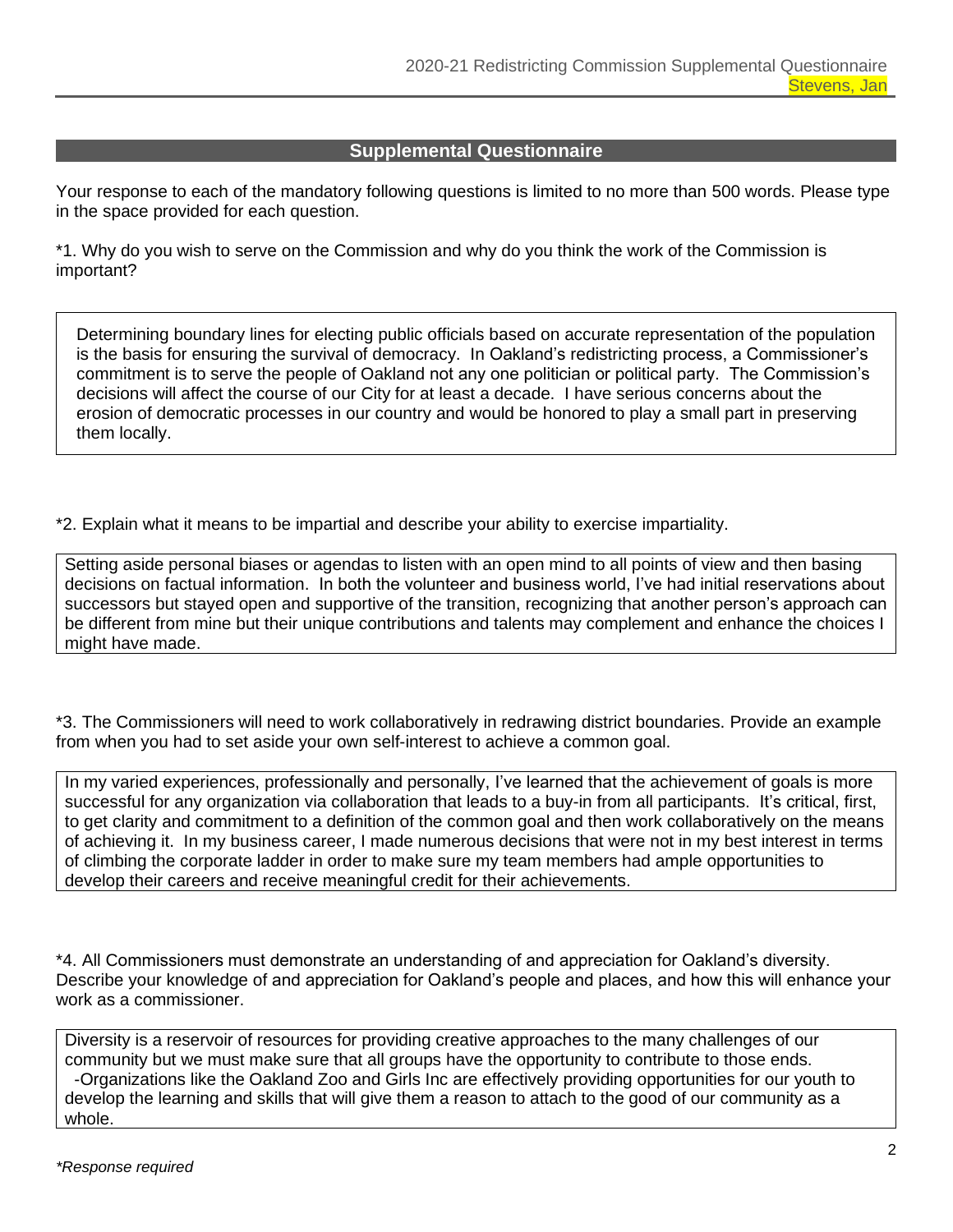-The 20+ houses on our block are homes to people from multiple countries, ethnicities, sexual orientations, ages, family structures and religions. Yet, most of us know each other my name (including children and pets), communicate via email regularly and come together twice a year for neighborhood gatherings. I'd like to see this sense of neighborhood and connection as individuals throughout Oakland.

\*5. Provide an example from when you faced a complex question or situation. What problem solving skills did you use to solve it?

In my career, I managed several multi-million \$ projects…requiring juggling of shifting priorities, multiple stake holders and often dependence on new technology and the surprises that entails. Successful completion affected many areas of the business, financial results and other business-critical initiatives. Problem solving in that environment was an ongoing process requiring sharp critical path thinking, open communication with all groups involved, willingness to make timely decisions based on known facts but not always clear outcomes and the ability to calm the waters when conflicts arose.

\*6. Describe any professional, social, political, volunteer, community activities, and/or causes in which you have been involved or that you have financially supported. If you do not have any activities to report, type N/A in the space provided.

President, Docent Council, Oakland Zoo; Classroom Assistant, Girls Inc

## *Additional Information (Optional)*

If there is any additional information that was not asked in the Supplemental Questionnaire that you believe would help the Screening Panel in making their nominations, you may enter that information here. Your response here is optional.

I would like to know what the anticipated time commitment is for this position.

\*I understand that if selected as a Commissioner, I shall be ineligible, for a period of 10 years beginning from the date of appointment, to hold elective public office for the City of Oakland. Additionally, I shall be ineligible, for a period of four years beginning from the date of appointment, to hold appointive public office for the City of Oakland or Oakland Unified School Board, to serve as paid staff for or as a paid consultant to Oakland City Council, or any member of the City Council or Oakland School Board, to receive a non-competitively bid contract with the City of Oakland, or to register as a lobbyist. This four-year ban on having a paid consultancy